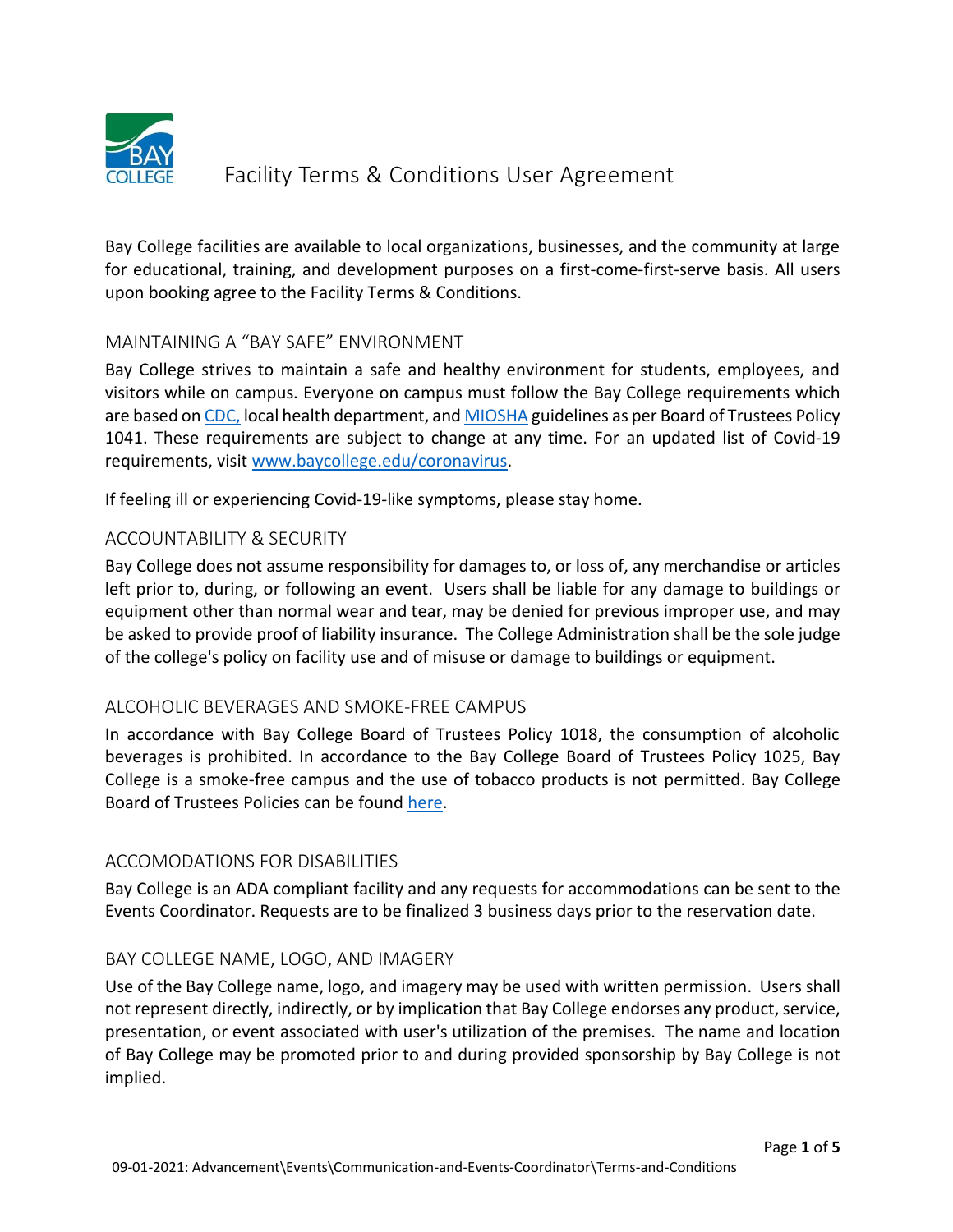## CAMPUS CLOSURES

In the event of a mechanical failure, inclement weather, unavailability of Bay College personnel, utility outages, fire, windstorm, flood, war or civil insurrection, or other unforeseen circumstances beyond the control of Bay College which would close campus facilities, the contract is void or will be modified to meet facility availability.

Campus closures will be determined by 5:30 a.m. CT/6:30 a.m. ET. Closure and/or delay information will be announced on the college website and through local radio stations. Afternoon and evening closure/delays will be announced by 1:30 p.m. CT/2:30 p.m. ET. The user waives any claim for damage or compensation should this contract be terminated by Bay College for causes not under its control. The College Administration may authorize the opening of facilities in the event of extenuating circumstances.

## ROOM RATES AND SERVICE FEES

Room Rates and Service Fees vary by campus location. An overview of Room Rates and Service Fees can be found [here.](https://www.baycollege.edu/on-campus/event-services.php) NOTE: Revisions to attendance, time(s), date(s), and/or services ordered may incur a change to room rate and/or service fee(s).

The Room Rate is waived for In-County Non-Profits; however, if charging a fee to attend said function, a Room Rate will apply. In addition, In-County Non-Profits are charged for Services ordered which includes Catering, AV, IT Support and/or Custom Room Set-Ups.

All rooms must be vacated promptly at scheduled times per the contract. Additional Overtime Fee(s) may apply.

# RESERVATON ADJUSTMENTS

Bay College reserves the right to adjust room assignments at the Event Coordinator's discretion on the basis of estimated reservation attendance and Bay College courses, activities, or events. The User/Organization will be notified if any changes are made to this agreement and/or said reservation. Bay College courses, activities, and events take precedent over external reservations.

# CANCELLATION POLICY AND FEES

A \$100 cancellation fee will be applied to any group that cancels within five (5) business days of the reservation date. The cancellation request must be submitted in writing and emailed to the Event Coordinator.

#### COMPUTER LABS

Rental fees apply to all Users/Organizations reserving computer labs. The fee includes utilization of the entire lab, computers and access to the projector system. IT training, software installation, and support is available for an additional fee and requires a 72-hour notice. Requests can be sent to the Event Coordinator.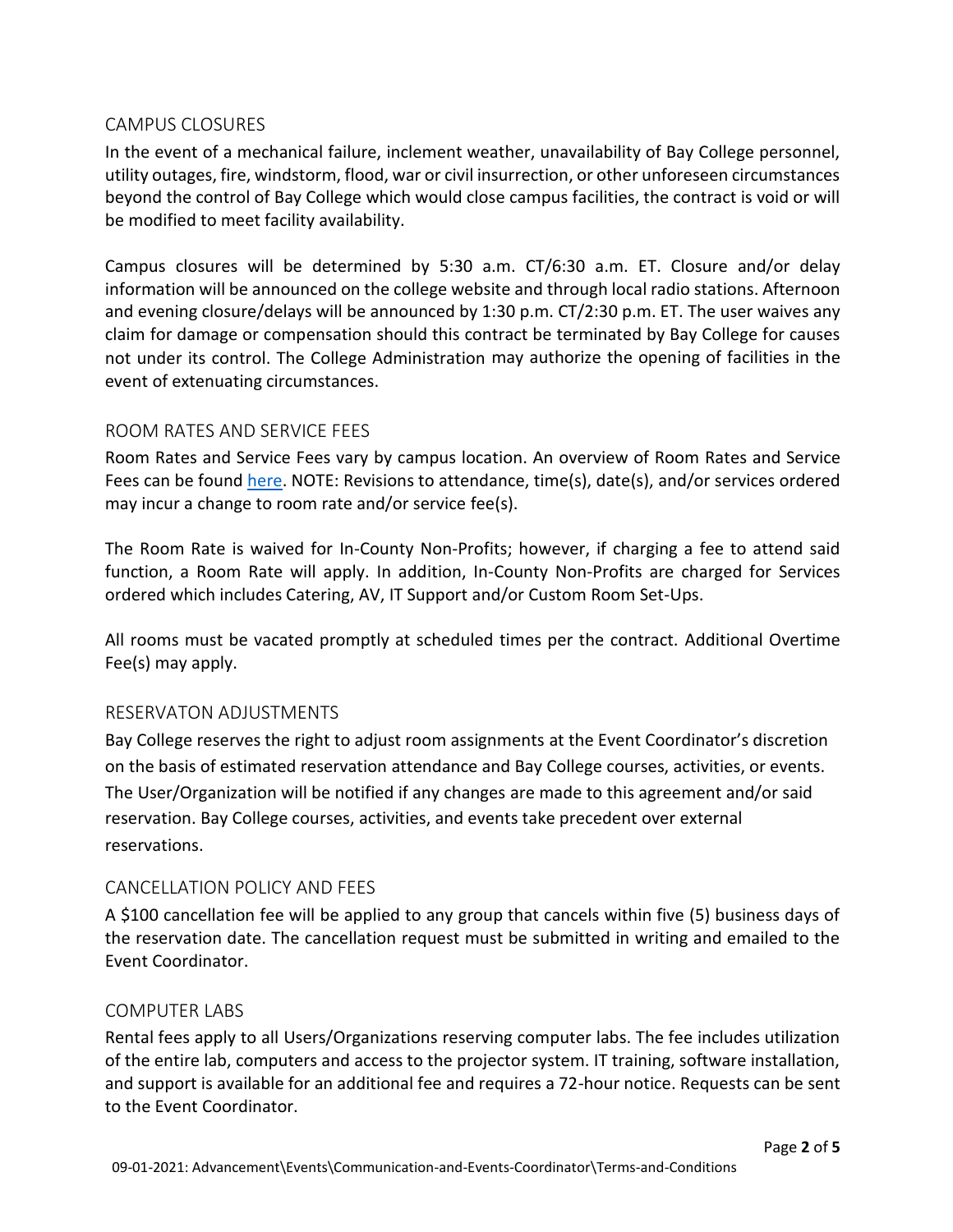## BESSE CENTER THEATER & GALLERY – MAIN CAMPUS, ESCANABA, MI

Contact the Events Coordinator if interested in reserving the Besse Theater and/or Gallery. Reservation requests must be received at a minimum of thirty (30) days prior to said reservation date.

Fees for the use of the theater, staff, and set-up apply to all Users/Organizations.

#### ROOM SET-UP

Bay College strongly suggests a detailed layout request for the event. Bay College reserves the right to approve and make changes to floor plans/room layouts and set-up requests including: seating, tables, aisle ways, catering stations, etc. to ensure safety and efficiency. Room set-up is the responsibility of Bay College.

Rooms rentals cannot exceed the max capacity. Set-up requests and number of tables can affect the max room capacity.

Fee(s) apply to all room set-up requests and are subject to change. Contact the Events Coordinator with any set-up requests and instruction.

## SIGNAGE AND DISPLAYS

Prior consent and approval must be obtained to secure signage, displays, or other materials on walls. Use of nails, staples, tacks, pins, tape, glue, or adhesive on walls are not permitted (painters tape is acceptable). Displays or exhibits which require flame cannot be used. All signage and displays must be removed immediately following the event.

# AUDIO-VISUAL EQUIPMENT

Special equipment and Technical Services provided by an AV Technician must be arranged with the Event Coordinator and finalized within 72-hours of the reservation date. Costs are estimates and adjustments may be made based on actual use the day of the reservation date. For specific requests or technical questions regarding Bay College AV Services, contact the Event Coordinator or the *Technical and Theater Coordinator*, Aaron Kippola e: [aaron.kippola@baycollege.edu](mailto:aaron.kippola@baycollege.edu) or o: 906-217-4110

# CATERING – Main Campus, Escanaba, MI

Main Campus in Escanaba provides a contracted caterer from Café Bay, by [Wiles Food Services,](https://www.wilesfoodservices.com/index.html) and has first right of refusal. Food is not allowed to be brought on to campus without the permission of the caterer. Consulting directly with the caterer is encouraged; however, all orders are to be placed through the Events Coordinator or online through Virtual EMS.

Café Bay prices are subject to change. West Campus in Iron Mountain does not have a caterer onsite and outside catering is allowed.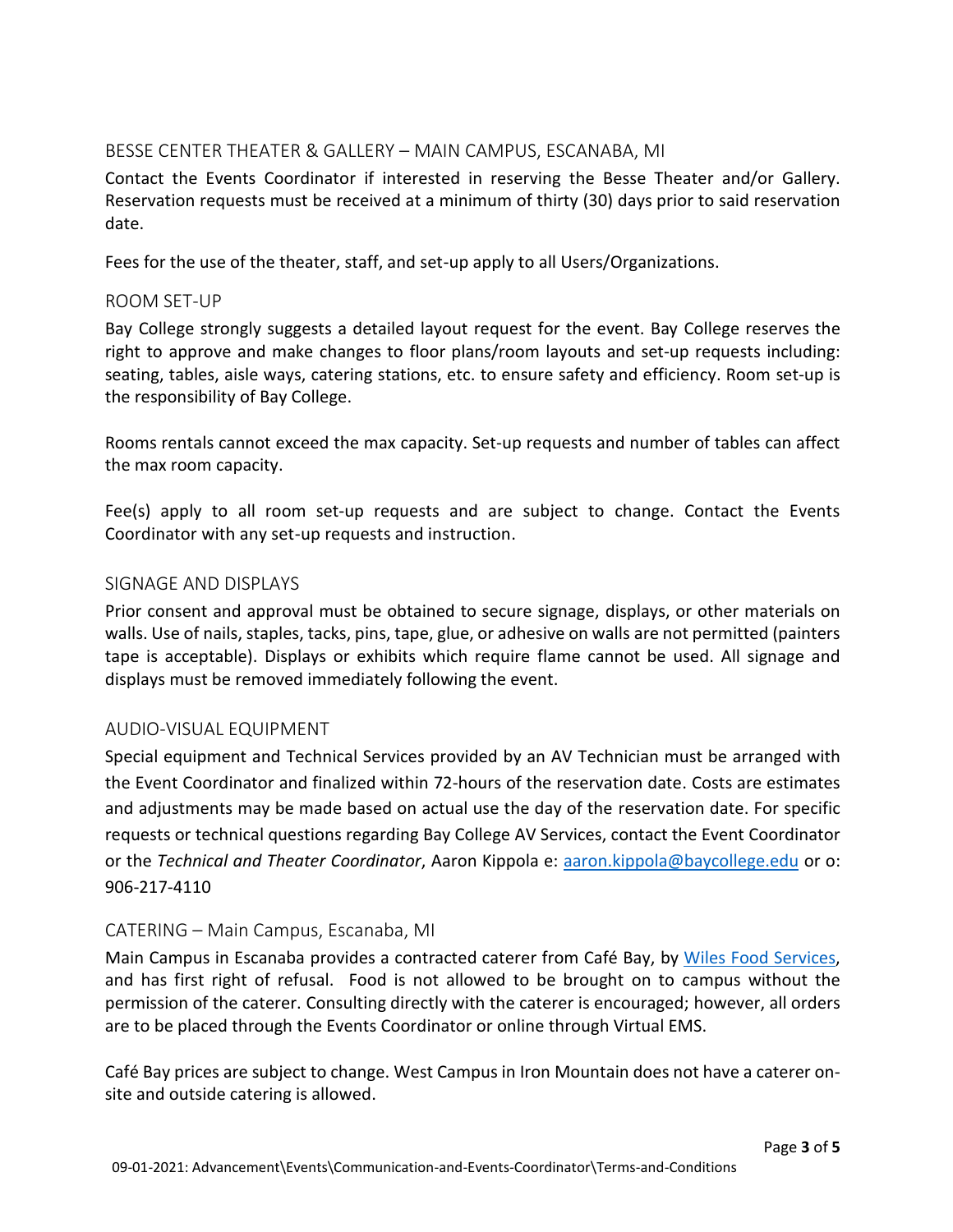## Catering Sales Tax

Taxes of 6% will be charged on catering orders UNLESS the User/Organization has a Michigan Sales and Use Tax Certificate of Exemption on file with the Events Department prior to the event.

## Catering Cancellation Policy & Fees

Catering arrangements larger than 50 persons that are canceled within 1-week of the reservation date or arrangements under 50 persons that are canceled within 48-hours of the reservation date, will be billed in-full. Modifications can be requested within moderation up to 48-hours of the reservation date. The cancelation must be in written form and emailed to [events@baycollege.edu](mailto:events@baycollege.edu)  and [cafe@baycollege.edu.](mailto:cafe@baycollege.edu) A call to the café is also encouraged – o: 906-217-4238

## WIRELESS ACCESS

The use of the Bay College wireless network is provided free of charge to all Visitors of Bay College. Bay Visitors who require the use of Bay College Technology and/or equipment may need to set up a guest account. Guest accounts are subject to the same [Bay College Board](https://mybay.baycollege.edu/ICS/Departments/Administration/Board_Policies.jnz?portlet=Current_Board_Policies&_portletview_=true) of Trustees policies as student and employee accounts. To find these policies, please refer to: 1050 Internet and Computer Acceptable Use Policy, 1051 Password and Account Policy, 1052 Peer-to-Peer File Sharing Policy, and 1053 Remote Access Policy. A guest's full name, photo ID, and phone number will be required to receive a guest account. It is suggested that all Visitors test all connections/logins PRIOR to the reservation date.

#### PAYMENT

Bay College accepts cash, company checks, MasterCard, Visa, and Discover as forms of payment. In special circumstances, a deposit may be required. Payment is expected within thirty (30) days of receipt of the invoice. An invoice will be issued following the date of the reservation. Payment will not be accepted prior to the reservation date.

Payments may be made in person at the Cashier's Office, mailed, or over the phone.

Mail Checks to:

Bay College C/O Cashier's Office 2001 N Lincoln Road Escanaba, MI 49829

*Include the Reservation Number in the memo line.*

Questions or to make a payment with a credit card over the phone, contact the Cashier's Office: 906-217-4062 during business hours.